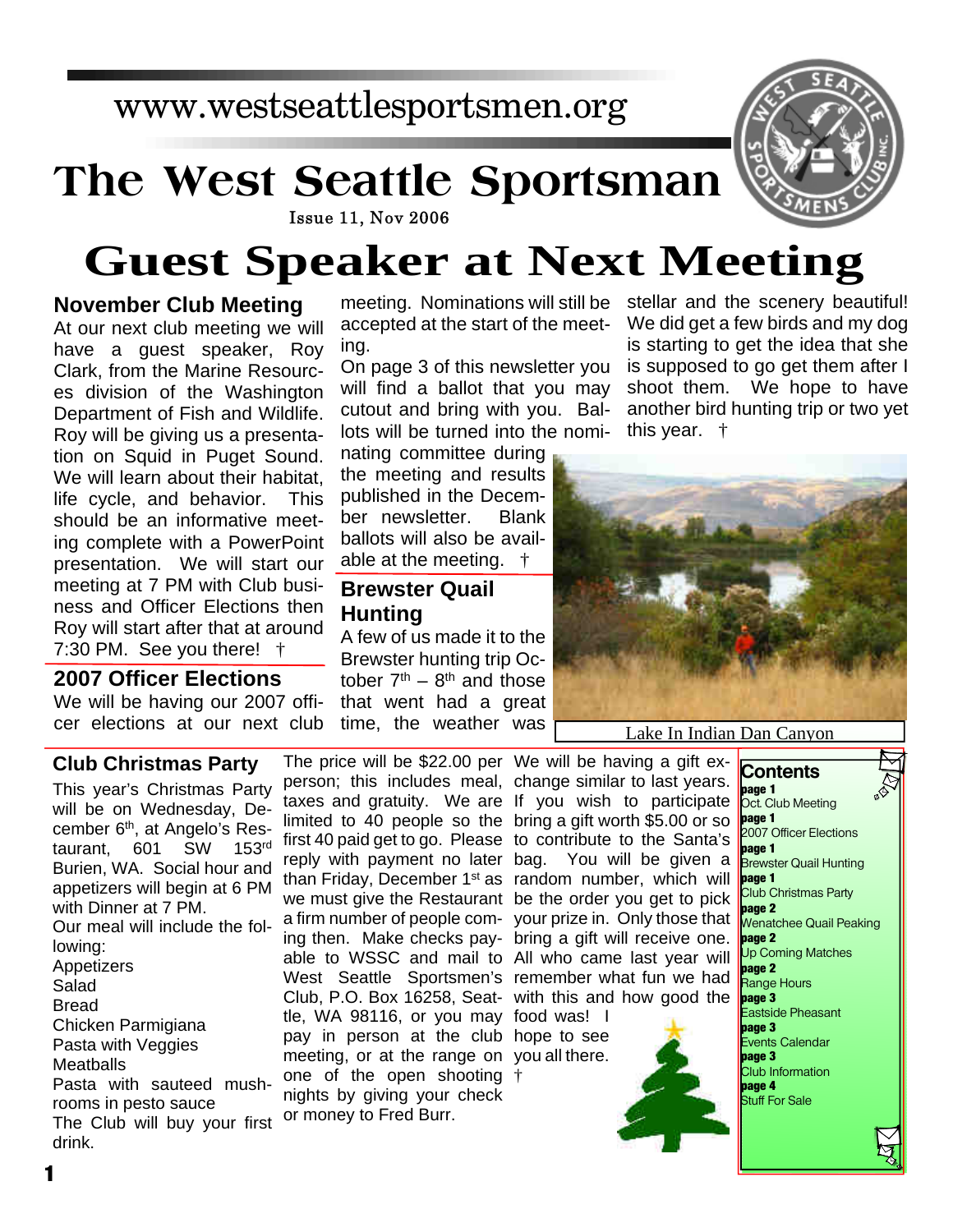## **Wenatachee Quail Numbers Peaking; Chukar, Huns doing OK**

*From Fishing & Hunting News written by Leroy Ledeboer*

For the past two seasons, Eastside Quail hunters have had near-record harvests, and, unless high gas prices keep too many guys out of the field, this year should be at least as good. "Chelan, Kittitas, Yakima, they all have solid Quail populations," reports WDFW's Tom McCall. "Our Chelan surveys show numbers comparable to our last three year average, and those were very strong quail years."

In Chelan County, the Colockum, Swakane and Chelan Butte wildlife areas, as well as the lower edges of the Wenatchee National Forest, should provide good public land hunts, with the quail in the lower reaches, and both Chukar and Hungarians up along the side hills.

"We've had some nice rains lately," McCall says, "which always gets the partridge up a little higher on the hillsides. Our surveys indicate Chukar are about like last year, too, or maybe up slightly." Jeff Bernatowitz, WDFW biologist for the Yakima area, says that their quail are also thriving, but Chukar numbers may be down in certain areas.

"We've had an extremely dr summer, which meant far fewer grasshoppers, a young Chukar's real protein staple," he explains. "Quail chicks can thrive on tiny insects and seeds, but wheneve we have a sparse 'hopper crop, always seems to cut down on our Chukar harvest.

"This isn't a real official survey, but in the late summer, I hiked through a lot of traditional Chuka country, with mixed results. In places the Chukar were still doing just fine, but in other areas they were pretty hard to find. Quail, on the other hand, are everywhere you'd expect them, all along the brushy creek bottoms, even up along the sage brush hills." For flatter grounds, hunters might consider a Hun outing in the drylands of Douglas, Grant and Adams counties For several seasons, WDFW's Jim Tabor has been encouraging hunters to explore these areas He says that Hungarians have definitely benefited from all that CRP ground, and it's definitely possible to gain access. Hunters may run into a few Ringnecks or a big flock of Topknots. †

#### **Up coming Small bore & Air Matches**

| Nov 4-5       | Olympia             | State Indoor Int'l 3-P Championship (West) |
|---------------|---------------------|--------------------------------------------|
| <b>Nov 11</b> | <b>West Seattle</b> | Air Pistol 60 Shot                         |
| Nov 18        | Centralia           | JORC (West)                                |
| Dec 9         | West Seattle        | Air Pistol 60 shot                         |
| Dec 9         | Olympia             | JOARC (West)                               |
| Dec 30        | <b>West Seattle</b> | 22 Pistol 90 shot and warm up club match   |
| Jan 13        | West Seattle        | Air Pistol 60 shot                         |
| Jan 27        | West Seattle        | 22 Pistol 90 shot and warm up club match   |
| Feb 10 - 11   | West Seattle        | Air Pistol 60 shot, NRA Sectional          |
| Mar 10        | West Seattle        | Air Pistol 60 shot                         |
| Mar 24        | West Seattle        | 22 Pistol 90 shot and warm up club match   |
| Apr 7         | West Seattle        | Air Pistol 60 shot                         |
|               |                     |                                            |

Issue 11, Nov 2006

| е                         | Π<br><b>Ballot</b>                   |  |  |  |  |  |  |
|---------------------------|--------------------------------------|--|--|--|--|--|--|
| y                         | <b>WSSC 2007 Officer Elections</b>   |  |  |  |  |  |  |
| эr                        | Vote for one in each position        |  |  |  |  |  |  |
| 's                        | except Trustee vote for two.         |  |  |  |  |  |  |
| 3.                        |                                      |  |  |  |  |  |  |
| У                         |                                      |  |  |  |  |  |  |
| эr                        | <b>President</b>                     |  |  |  |  |  |  |
| it                        | <u>Greg Boyd</u>                     |  |  |  |  |  |  |
| ١r                        | Write in                             |  |  |  |  |  |  |
|                           |                                      |  |  |  |  |  |  |
| Ι,                        | <b>Vice President</b>                |  |  |  |  |  |  |
| d                         | Tom Kocir                            |  |  |  |  |  |  |
| ar                        | <b>Roz Mascio</b>                    |  |  |  |  |  |  |
| n<br>)-                   |                                      |  |  |  |  |  |  |
| S                         | Write in                             |  |  |  |  |  |  |
| J.                        |                                      |  |  |  |  |  |  |
| e                         | <u>Secretary</u>                     |  |  |  |  |  |  |
| ٦,                        | <u>Tony Olszewski</u>                |  |  |  |  |  |  |
| t-                        |                                      |  |  |  |  |  |  |
| $\div$                    | Write in                             |  |  |  |  |  |  |
| 3,                        | <b>Recording Secretary</b>           |  |  |  |  |  |  |
| n                         |                                      |  |  |  |  |  |  |
| J-                        | <b>Richard George</b>                |  |  |  |  |  |  |
| s.<br>'s                  | Write in                             |  |  |  |  |  |  |
| g                         | I                                    |  |  |  |  |  |  |
| $\overline{\mathbf{5}}$ . | <u>Treasurer</u>                     |  |  |  |  |  |  |
| е                         | <b>Fred Burr</b>                     |  |  |  |  |  |  |
| at                        |                                      |  |  |  |  |  |  |
| ly                        | Write in                             |  |  |  |  |  |  |
| 'S                        |                                      |  |  |  |  |  |  |
| λľ                        | <b>Trustee (Vote for 2)</b>          |  |  |  |  |  |  |
|                           | <b>Rob Cozens</b>                    |  |  |  |  |  |  |
|                           | <b>Rolf Erickson</b>                 |  |  |  |  |  |  |
|                           | <b>Cam Robison</b>                   |  |  |  |  |  |  |
|                           | Write in                             |  |  |  |  |  |  |
|                           | П                                    |  |  |  |  |  |  |
|                           | Write in                             |  |  |  |  |  |  |
|                           |                                      |  |  |  |  |  |  |
|                           | <b>Range Hours and Activity</b>      |  |  |  |  |  |  |
|                           | Monday - Small Bore - 6 PM           |  |  |  |  |  |  |
|                           | Tuesday - Fall Pistol League (900)   |  |  |  |  |  |  |
|                           | Wednesday - Juniors - Call Fred Burr |  |  |  |  |  |  |
|                           | at 206-935-4883 for information.     |  |  |  |  |  |  |
|                           | Cost: Adult members \$2.00, non-     |  |  |  |  |  |  |

members \$4.00, Juniors \$1.00.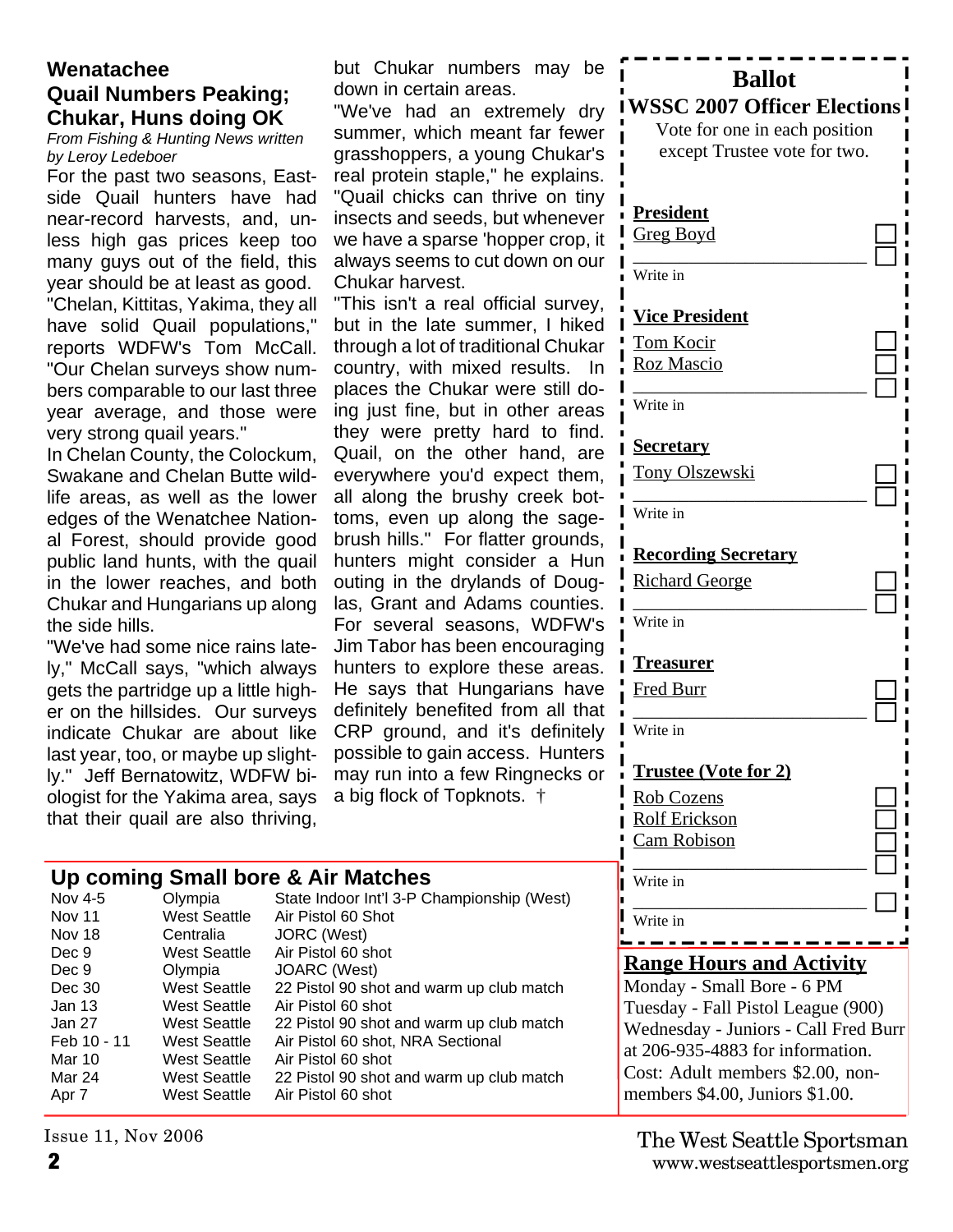# **The West Seattle Sportsmen's Club**

| <b>Sponsors of the Roger Dahl Rifle Training Range</b>                                                                                                                                                                           |                                                            |                                                           |                                                     |                                   |  |  |  |  |
|----------------------------------------------------------------------------------------------------------------------------------------------------------------------------------------------------------------------------------|------------------------------------------------------------|-----------------------------------------------------------|-----------------------------------------------------|-----------------------------------|--|--|--|--|
| <b>OFFICERS</b>                                                                                                                                                                                                                  |                                                            | <b>TRUSTEES</b>                                           |                                                     |                                   |  |  |  |  |
| President – Cam Robison                                                                                                                                                                                                          | 206-431-8337                                               | Jerry Mascio                                              | 206-937-3614                                        |                                   |  |  |  |  |
| Vice Pres. – Greg Boyd                                                                                                                                                                                                           | 425-337-3771                                               | <b>Frank Novito</b>                                       |                                                     |                                   |  |  |  |  |
| Secretary - Tony Olszewski<br>Treasurer - Fred Burr                                                                                                                                                                              | 425-226-5643<br>206-935-4883                               | <b>Rolf Erickson</b>                                      |                                                     |                                   |  |  |  |  |
| Rec. Sec. - Richard George                                                                                                                                                                                                       |                                                            | Contact us at: info@westseattlesportsmen.org              |                                                     |                                   |  |  |  |  |
|                                                                                                                                                                                                                                  |                                                            |                                                           |                                                     |                                   |  |  |  |  |
| <b>RITZVILLE</b>                                                                                                                                                                                                                 |                                                            | consistent. We don't have any sur- <b>Events Calendar</b> |                                                     |                                   |  |  |  |  |
| <b>Eastside Pheasant Up Slightly</b>                                                                                                                                                                                             |                                                            | vey data, but after another mild                          | Nov 1 <sup>st</sup> - Club Meeting, Officer         |                                   |  |  |  |  |
| From Fishing & Hunting News written by                                                                                                                                                                                           |                                                            | winter and a decent spring, I'd be                        |                                                     | Elections, Squid                  |  |  |  |  |
| Leroy Ledeboer                                                                                                                                                                                                                   |                                                            | surprised if it wasn't at least as                        | <b>Presentation</b>                                 |                                   |  |  |  |  |
| Hunters aren't going to see a<br>whole lot of Ringnecks in many of                                                                                                                                                               | good as a year ago."                                       |                                                           | Dec 1 <sup>st</sup> -3 <sup>rd</sup> - Bird Hunting |                                   |  |  |  |  |
| their former Eastside strongholds,                                                                                                                                                                                               |                                                            | Pheasants should be thriving                              | Dec 6 <sup>th</sup> - Club Christmas Party          |                                   |  |  |  |  |
| such as the Basin's irrigated farm-                                                                                                                                                                                              | along the Snake River mitigation<br>Jan 3rd - Club Meeting |                                                           |                                                     |                                   |  |  |  |  |
| lands, but in places where there                                                                                                                                                                                                 |                                                            | plots, acreages planted specifical-                       | Feb 2 <sup>nd</sup> - Big Game Dinner               |                                   |  |  |  |  |
| were decent numbers last year,                                                                                                                                                                                                   |                                                            | ly for wildlife. WDFW offices have                        |                                                     |                                   |  |  |  |  |
| such as the Yakama Reservation,                                                                                                                                                                                                  |                                                            | excellent maps of these areas, as                         | If you have any ideas for pro-                      |                                   |  |  |  |  |
| along the Snake River mitigation                                                                                                                                                                                                 |                                                            | do the Army Corps of Engineers                            | grams to have at the club meet-                     |                                   |  |  |  |  |
| acreages and the broken farm-                                                                                                                                                                                                    | (509-527-7136).                                            |                                                           |                                                     | ings or any good outing ideas let |  |  |  |  |
| lands south and east of Ritzville,                                                                                                                                                                                               |                                                            | The best mitigation plots might be                        | one of the Officers or Trustees                     |                                   |  |  |  |  |
| success should be better this                                                                                                                                                                                                    |                                                            | the ones only accessible by water.                        | know. You may contact us at:                        |                                   |  |  |  |  |
| season."A lot of guys are now                                                                                                                                                                                                    |                                                            | Upriver from Lower Monumental                             |                                                     | info@westseattlesportsmen.org     |  |  |  |  |
| buying Yakama Reservation per-                                                                                                                                                                                                   |                                                            | Dam, there are a couple of dan-                           |                                                     |                                   |  |  |  |  |
| mits," says WDFW biologist Jeff                                                                                                                                                                                                  | dies. Other options:                                       | For wild<br>pheasants, hunters should head                |                                                     |                                   |  |  |  |  |
| Bernotwitz, "because over the                                                                                                                                                                                                    | <b>Continued on Page 4</b>                                 |                                                           |                                                     |                                   |  |  |  |  |
| past dozen years, it's been pretty                                                                                                                                                                                               |                                                            |                                                           |                                                     |                                   |  |  |  |  |
|                                                                                                                                                                                                                                  |                                                            |                                                           |                                                     |                                   |  |  |  |  |
| <b>New</b>                                                                                                                                                                                                                       |                                                            | <b>MEMBERSHIP APPLICATION</b>                             |                                                     | <b>Renewal</b>                    |  |  |  |  |
|                                                                                                                                                                                                                                  |                                                            | <b>WEST SEATTLE SPORTSMEN'S CLUB</b>                      |                                                     |                                   |  |  |  |  |
|                                                                                                                                                                                                                                  |                                                            |                                                           | <b>Date</b>                                         |                                   |  |  |  |  |
|                                                                                                                                                                                                                                  | of                                                         |                                                           |                                                     |                                   |  |  |  |  |
| Washington, being interested in the<br>propagation and conservation of game birds, game animals, and fish in the State of Washington, do hereby apply                                                                            |                                                            |                                                           |                                                     |                                   |  |  |  |  |
|                                                                                                                                                                                                                                  |                                                            |                                                           |                                                     |                                   |  |  |  |  |
| for membership in the WEST SEATTLE SPORTSMEN'S CLUB and tender herewith the sum of \$25.00 in<br>payment of one year's dues.                                                                                                     |                                                            |                                                           |                                                     |                                   |  |  |  |  |
|                                                                                                                                                                                                                                  |                                                            |                                                           |                                                     |                                   |  |  |  |  |
| "I solemnly swear that I will abide by the Constitution and By-Laws of the West Seattle Sportsmen's Club and<br>help in its up-building and I will not willfully disobey the Game Laws wherever I fish or hunt. I will always be |                                                            |                                                           |                                                     |                                   |  |  |  |  |
| a true sportsman both in the field and to my brother members at all times.                                                                                                                                                       |                                                            |                                                           |                                                     |                                   |  |  |  |  |
|                                                                                                                                                                                                                                  |                                                            |                                                           |                                                     |                                   |  |  |  |  |
| Signed_                                                                                                                                                                                                                          |                                                            | If you would like to<br>receive the Club                  |                                                     |                                   |  |  |  |  |
|                                                                                                                                                                                                                                  |                                                            | newsletter by email                                       |                                                     |                                   |  |  |  |  |
|                                                                                                                                                                                                                                  |                                                            | check here.                                               |                                                     |                                   |  |  |  |  |
|                                                                                                                                                                                                                                  |                                                            |                                                           |                                                     |                                   |  |  |  |  |
|                                                                                                                                                                                                                                  |                                                            |                                                           |                                                     |                                   |  |  |  |  |
|                                                                                                                                                                                                                                  |                                                            |                                                           |                                                     |                                   |  |  |  |  |
|                                                                                                                                                                                                                                  |                                                            |                                                           |                                                     |                                   |  |  |  |  |
| (New Only)                                                                                                                                                                                                                       |                                                            |                                                           |                                                     |                                   |  |  |  |  |
|                                                                                                                                                                                                                                  |                                                            |                                                           |                                                     |                                   |  |  |  |  |

www.seattlesportsmen.org **3**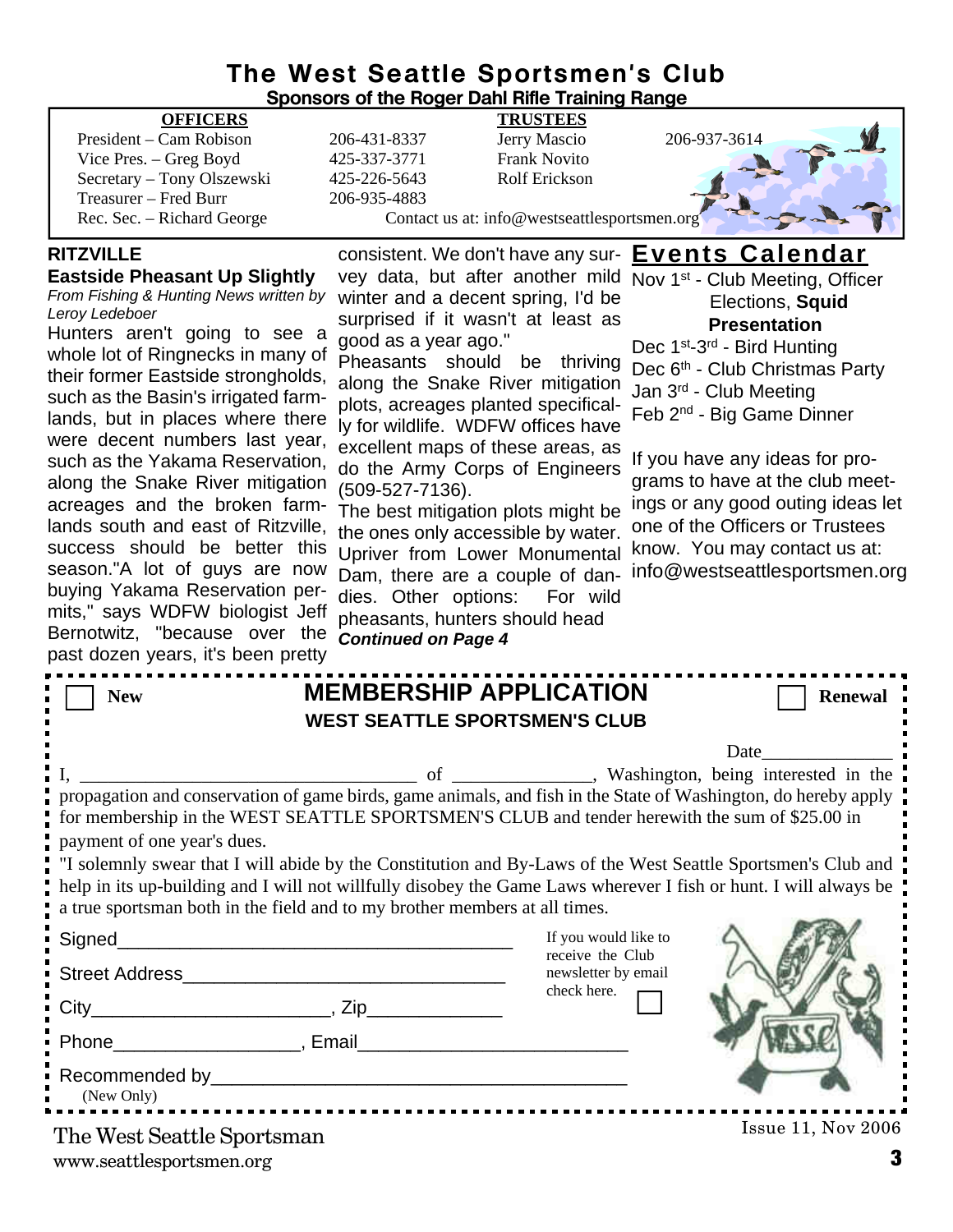# **Stuff For Sale**

**For Sale** – Arisaka Sporterized 6.5 Cal., Barrel Plugged, Given out end of WWII,



\$50.00. Contact Fred Burr 206-935- 4883

**For Sale** – Springfield 306 Sporterized with 4x32 Scope, \$150.00. Contact Fred Burr 206-935-4883 **For Sale** – Stevens Springfield Side by Side 12 gage Shot Gun, 2 ¾ " Chamber, \$150.00. Contact Fred Burr 206-935-4883

**For Sale** – Colt single-action Frontier Scout 22 Long Rifle Pistol \$400.00. Contact Fred Burr 206-935-4883 **For Sale** – Colt Match/Target 22 Semi-Auto 22 Cal. Pistol \$400.00. Contact Fred Burr 206-935-4883

**For Sale** – Pistol box with spotting scope \$150.00. Contact Fred Burr 206-935-4883

**For Sale** – Daisy Model 717 Target Air Pistol \$75.00. Contact Fred Burr month. In order to be listed in the coming 206-935-4883

**For Sale** - 2002 Big Foot Camper \$11,000. Contact Fred Burr 206- 935-4883.

**For Sale** - Brass Oar Locks, \$20.00 each, Folding Helm Step - \$10. LD-3 Boat fender, keep those little guys from bumping your boat in the locks or wherever \$25.00, Center drain stainless steel sink, 13" w x 11" d x 4" d used for boat, camper, etc \$30.00. I can send pictures of the above mentioned items contact Tom phone 206-935-1064 email: tkocir1@comcast.net

**For Sale -** Outboard Motor Gas Tanks: one with fittings; one tank only. Trailer hitch post type boat carrier. Call Ken McKim 206-935- 2853.

If you have something you would like to list in this section please send an email to "info@westseattlesportsmen.org" listing the item or items you would like to sell, the price, and your contact information. Put "Stuff For Sale" in the Subject line of your email. Keep in mind that this comes out only once a month's newsletter you will need to have your ad emailed to us no later than the 20<sup>th</sup> of the prior month.....

Issue 11, Nov 2006

**4**

*Eastside Pheasent from Page 3*

for the Desert Wildlife Area, the north Potholes and the two wasteways that feed them. For planted birds, the release sites with their banded Ringnecks have the potential to put even a good dog through its paces. "Our goal was to provide hunters with a real quality experience," states Region II's Jim Tabor, who's in charge of this program, "and that's what we've been able to do. In the past few seasons, the birds we've been turning out are strong fliers, and they know how to move through the brush. In fact, I've had guys come into our office after hunting a site or two and ask when we're going to do a release. The birds are already out

there, but they're not sitting around waiting to get picked off."

†

The West Seattle Sportsmen's Club P.O. Box 16258 Seattle, WA 98116



**First Class Mail**